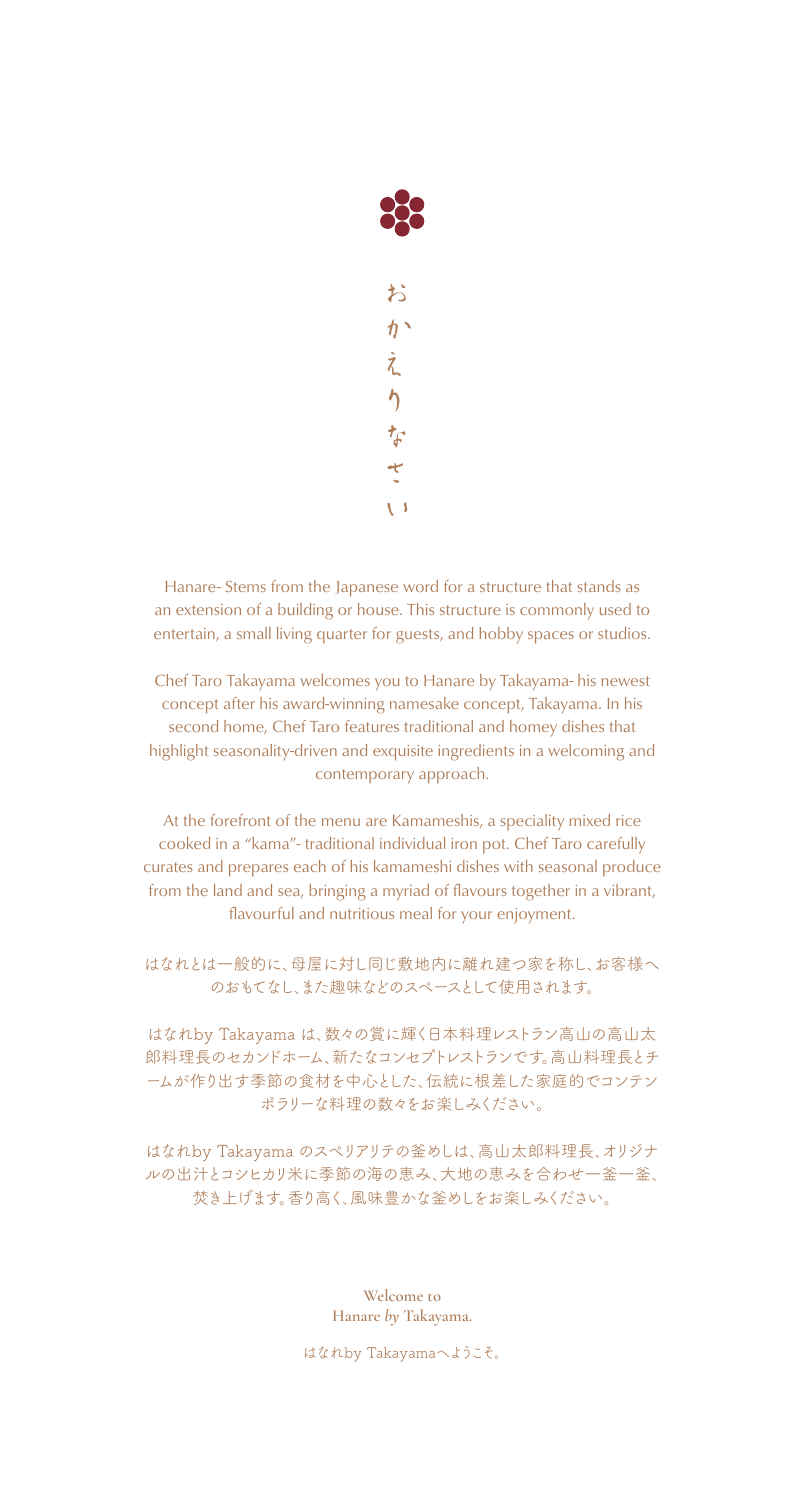# **前菜、サラダ**

**Appetiser, Salad**

| 蛍烏賊沖漬け<br>Soy Sauce Marinated Firefly Squid |   |
|---------------------------------------------|---|
| 梅水晶<br>Sour Plum Marinated Fish Cartilage   | 7 |
| 蛸わさ<br>Wasabi Marinated Octopus             | 7 |
| フルーツトマト<br><b>Sweet Japanese Tomato</b>     | 9 |
| 枝豆<br><b>Boiled Young Soybeans</b>          | 6 |
| 漬物盛り合わせ<br><b>Assorted Pickles</b>          | 8 |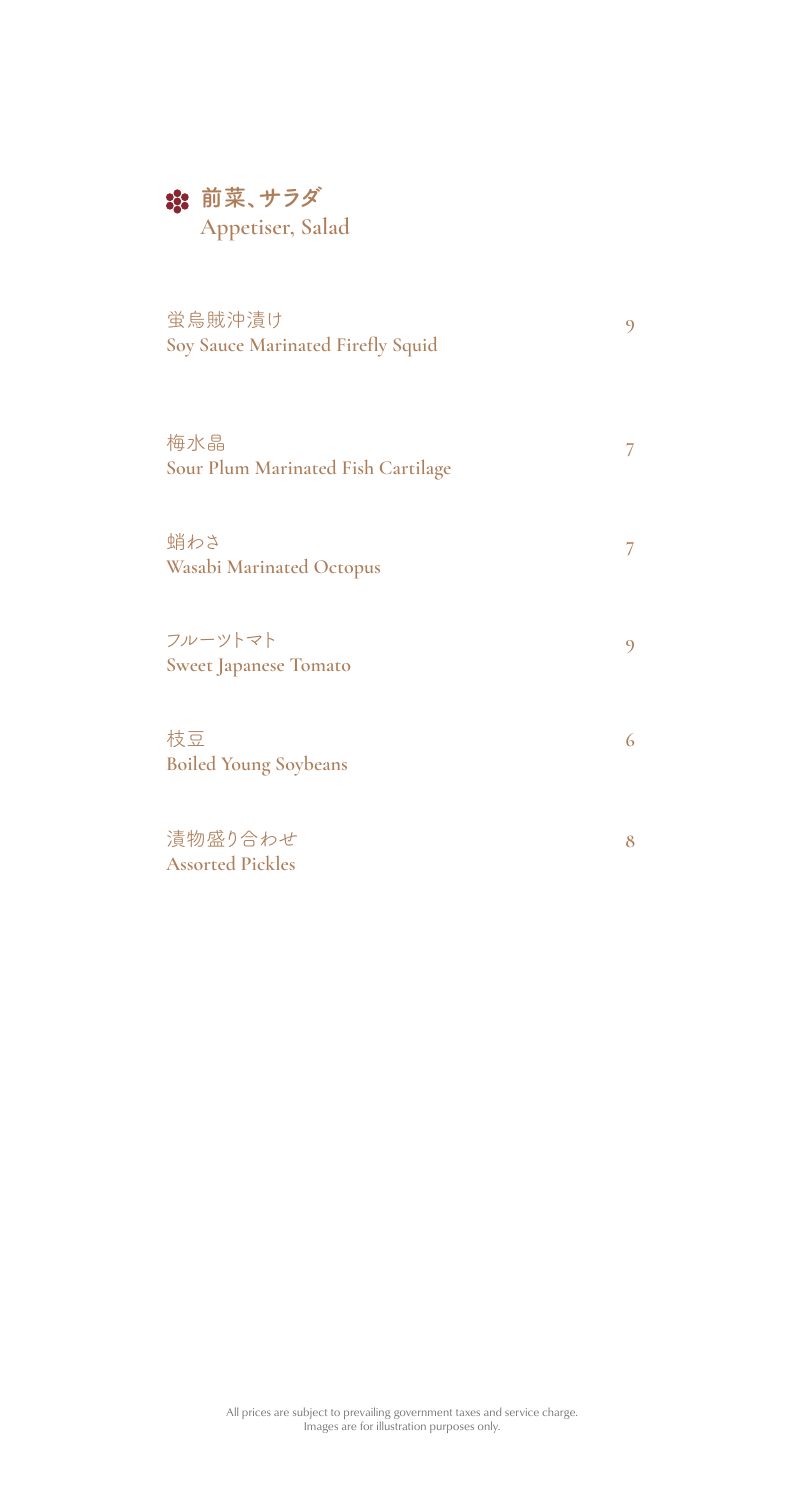### **なお造り Sashimi**

## **季節のお造り盛り合わせ(1人前)**

**36**

**Assorted Sashimi (for 1 pax)** 

| 鮪<br>Maguro<br>Tuna                  | 28       |
|--------------------------------------|----------|
| h<br><b>Toro</b><br>Fatty Tuna Belly | Seasonal |
| 勘八<br>Kampachi<br>Amberjack          | 24       |
| サーモン<br>Sake<br>Salmon               | 13       |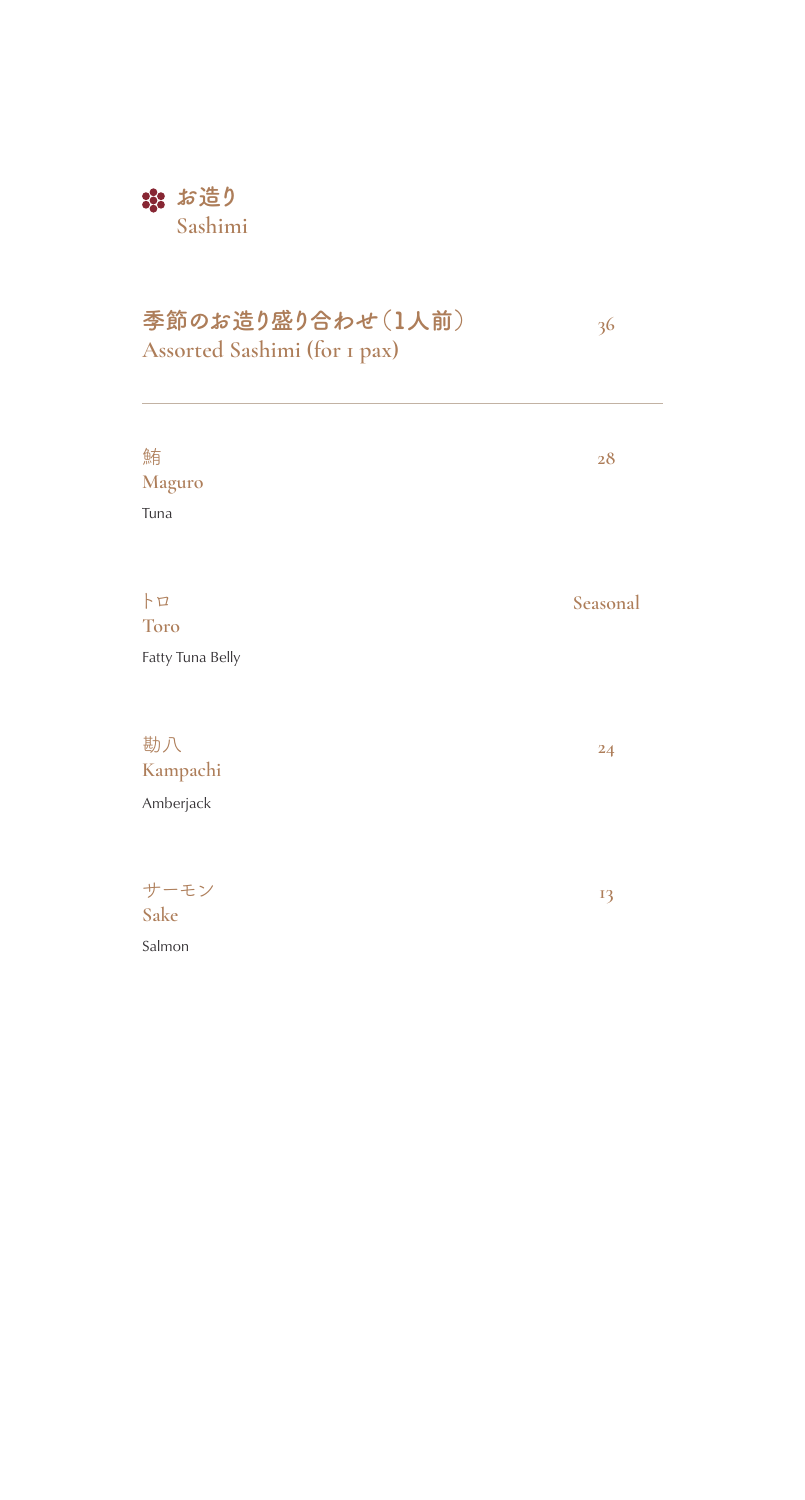### **揚げ物**

**Deep Fried**

#### **季節の天ぷら盛り合わせ Assorted Tempura**

**14**

**17**

**8**

**22**

**36**

海老天ぷら **Tiger Prawn Tempura**

季節の野菜天ぷら **Vegetable Tempura** 

#### **焼き/煮る Grilled/Simmered**

サーモンはらす **Salmon Belly**

はまちカマ **Yellowtail Cheek 38**

鰻蒲焼 **Unagi with Kabayaki Sauce**

> All prices are subject to prevailing government taxes and service charge. Images are for illustration purposes only.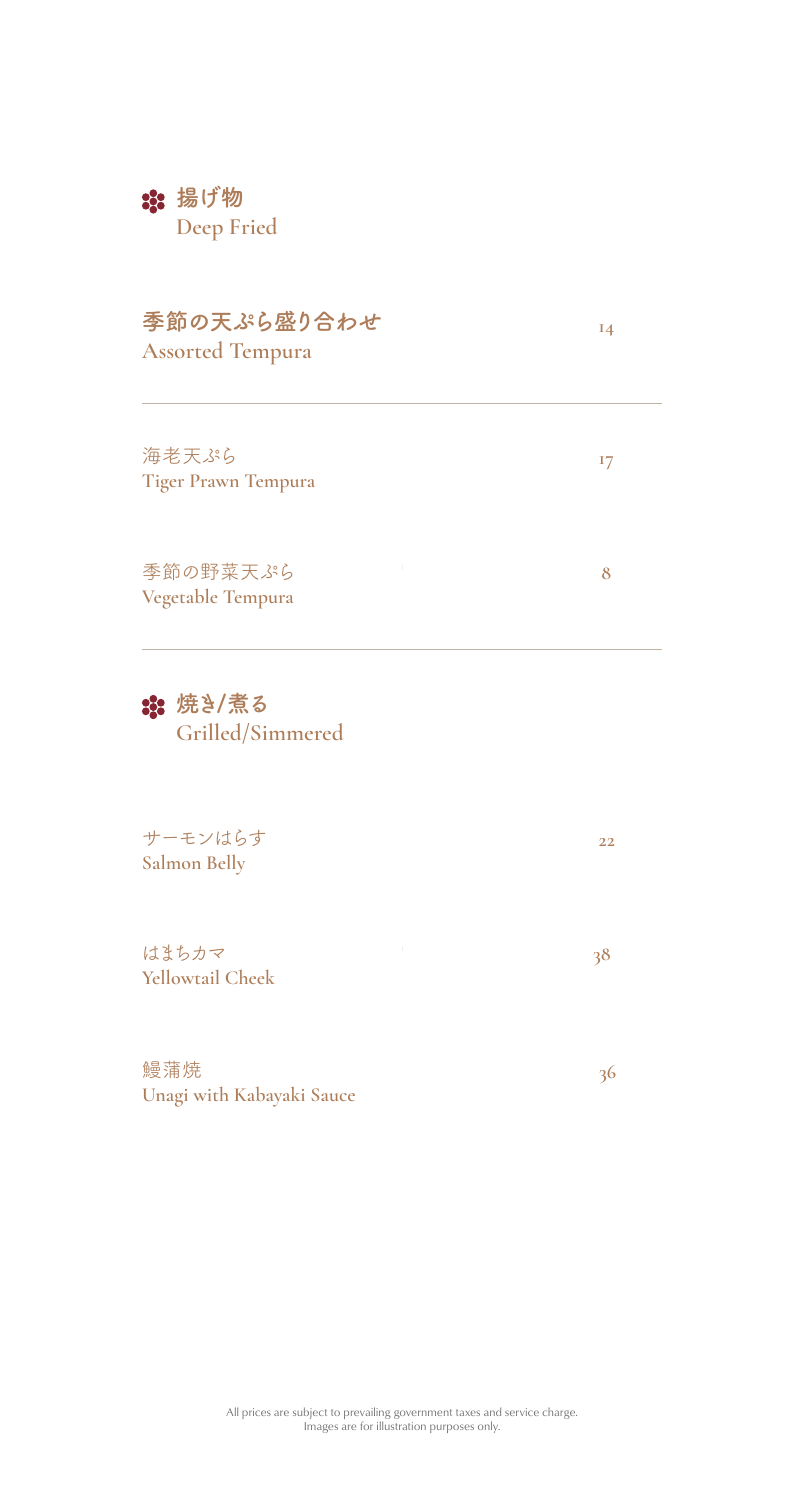## **Lunch Kamameshi Set**

Hanare by Takayama's Kamameshi uses Japan's best Koshihikari Rice cooked in an iron pot with seasonal vegetables and harvests from the sea and the land, cooked with Chef Taro Takayama's Dashi Stock.

| 本日の釜めしセット<br><b>Today's Set</b>               | 68    |
|-----------------------------------------------|-------|
| Chef's Choice of Daily Kamameshi              |       |
| うなぎの釜めしセット                                    | 52    |
| <b>Unagi Set</b>                              |       |
| Tender Grilled Freshwater Eel                 |       |
|                                               |       |
| サーモンといくらの釜めしセット                               | 48    |
| Salmon Ikura Set                              |       |
| Lightly Salted Grilled Salmon with Salmon Roe |       |
|                                               |       |
| 和牛の釜めしセット                                     | 58    |
| Wagyu Set                                     |       |
| Wagyu Beef                                    |       |
|                                               |       |
| あわび釜めしセット                                     | $7^2$ |
| Awabi Set                                     |       |
|                                               |       |

Slow Cooked Abalone Served *with* Abalone Liver Sauce

Kamameshi Sets are served with Chawanmushi, Seasonal Sashimi, Saikyo Miso Black Cod, Daily Soup, Pickles, and Dessert.

上記の釜めしセットには茶碗蒸し、季節のお造り、銀鱈西京焼き、みそ汁、香の物、デザートが付きます。